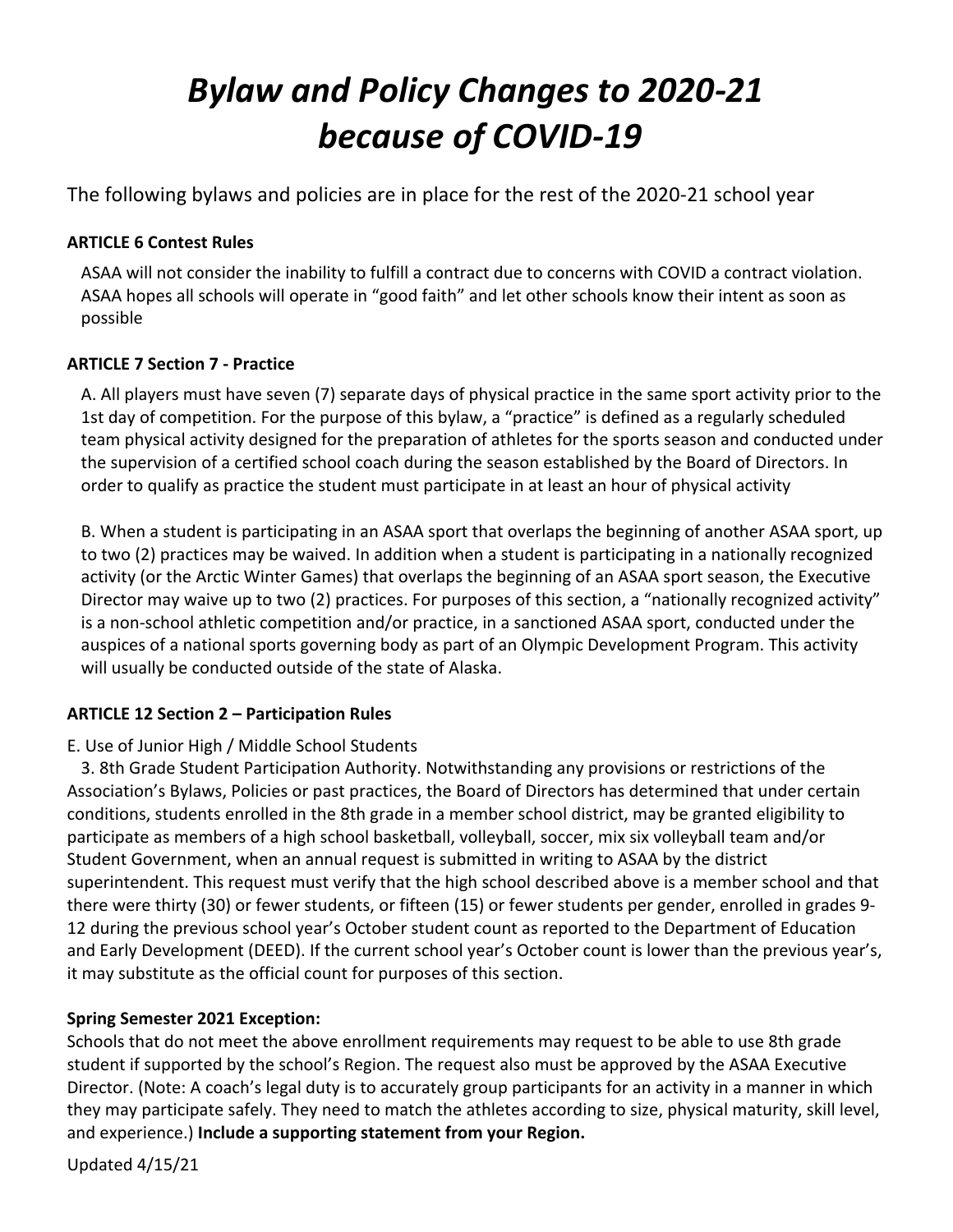## **DUAL PARTICIPATION & OUT OF STATE TRAVEL**

While participating in any ASAA activity, all participants must notify their "school of eligibility" if they are also involved in a non-school program that is an activity offered by ASAA. Participants failing to do so will be ruled as ineligible for a period of time not to exceed one month. The Executive Director will make the determination on the length of ineligibility.

While participating in any ASAA activity, all participants must notify their "school of eligibility" if traveling out of state. Upon return, the participant must follow all state and local travel mandates. Participants failing to do so will be ruled as ineligible for the remainder of the season.

## **AT-LARGE BERTH AND SEEDING**

For the spring of 2021 use a random draw to determine the At-large Berths, but only if the bracket needs to be filled, with consideration for the larger conferences.

For seeding team sports use the last five years of state results to rank the conference champion, then cross bracket any second place team from the same conference with a random draw used to finalize the bracket.

#### **HOCKEY**

The Individual Non-School Participation Rule has been suspended for the 2020-2021 season.

#### **STATE TOURNAMENTS**

Mask are required for all indoor state tournaments at all times.

#### **SOCCER**

- J. State Championships (2021 Season Only)
	- 3. State Championships Format
		- c. Berths

Division I – All Anchorage teams will move into the CIC

| Cook Inlet Conference | 5 berths |
|-----------------------|----------|
| Mid Alaska Mat-Su     | 1 berth  |

- Mid Alaska Fairbanks 1 berth
- Mid Alaska Mat-Su/Fairbanks 2<sup>nd</sup> 1 berth

Division II – 2 teams from each conference

#### **ARTICLE 7 Section 10 – Team Rosters**

For the 2021 season only, the roster size limit for basketball players in uniform will be increased from 12 to 15

#### **WRESTLING**

4. STATE CHAMPIONSHIP FORMAT